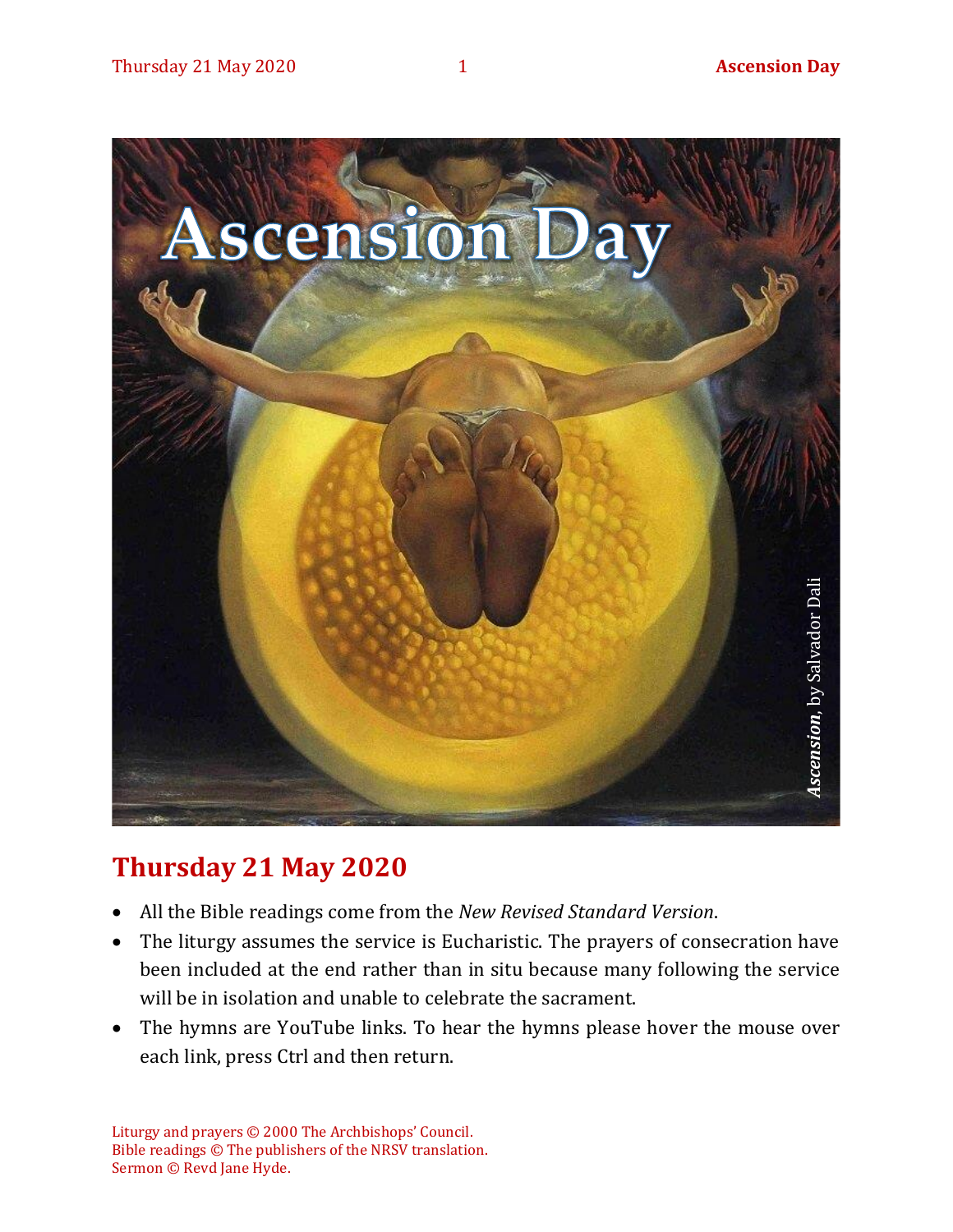# **Introduction and welcome**

HYMN 1 **[Crown him with many crowns](https://youtu.be/F8ti2-eoviU)** (please click on this link to hear the hymn)

God has gone up with a shout,

#### All **the Lord with the sound of a trumpet.**

In the name of the Father, and of the Son, and of the Holy Spirit. All **Amen**

Dear brothers and sisters in Christ, for forty days we have been celebrating with joyful hearts the resurrection of our Lord Jesus Christ, his bursting from the tomb and his defeat of the power of sin and death. He appeared to his disciples many times and told them about the kingdom of God.

Today we recall how he left this earth and returned to his Father, ascending into heaven to take his throne over all dominions and powers. Trusting in his reign over all creation, and submitting to his kingly yet loving rule, let us hear the story of his parting.

#### A reading from the Acts of the Apostles

While staying with them, he ordered them not to leave Jerusalem, but to wait there for the promise of the Father. 'This', he said, 'is what you have heard from me; for John baptized with water, but you will be baptized with the Holy Spirit not many days from now.' So when they had come together, they asked him, 'Lord, is this the time when you will restore the kingdom to Israel?' He replied, 'It is not for you to know the times or periods that the Father has set by his own authority. But you will receive power when the Holy Spirit has come upon you; and you will be my witnesses in Jerusalem, in all Judea and Samaria, and to the ends of the earth.' When he had said this, as they were watching, he was lifted up, and a cloud took him out of their sight. While he was going and they were gazing up towards heaven, suddenly two men in white robes stood by them. They said, 'Men of Galilee, why do you stand looking up towards heaven? This Jesus, who has been taken up from you into heaven, will come in the same way as you saw him go into heaven.' *Acts 1:4–11*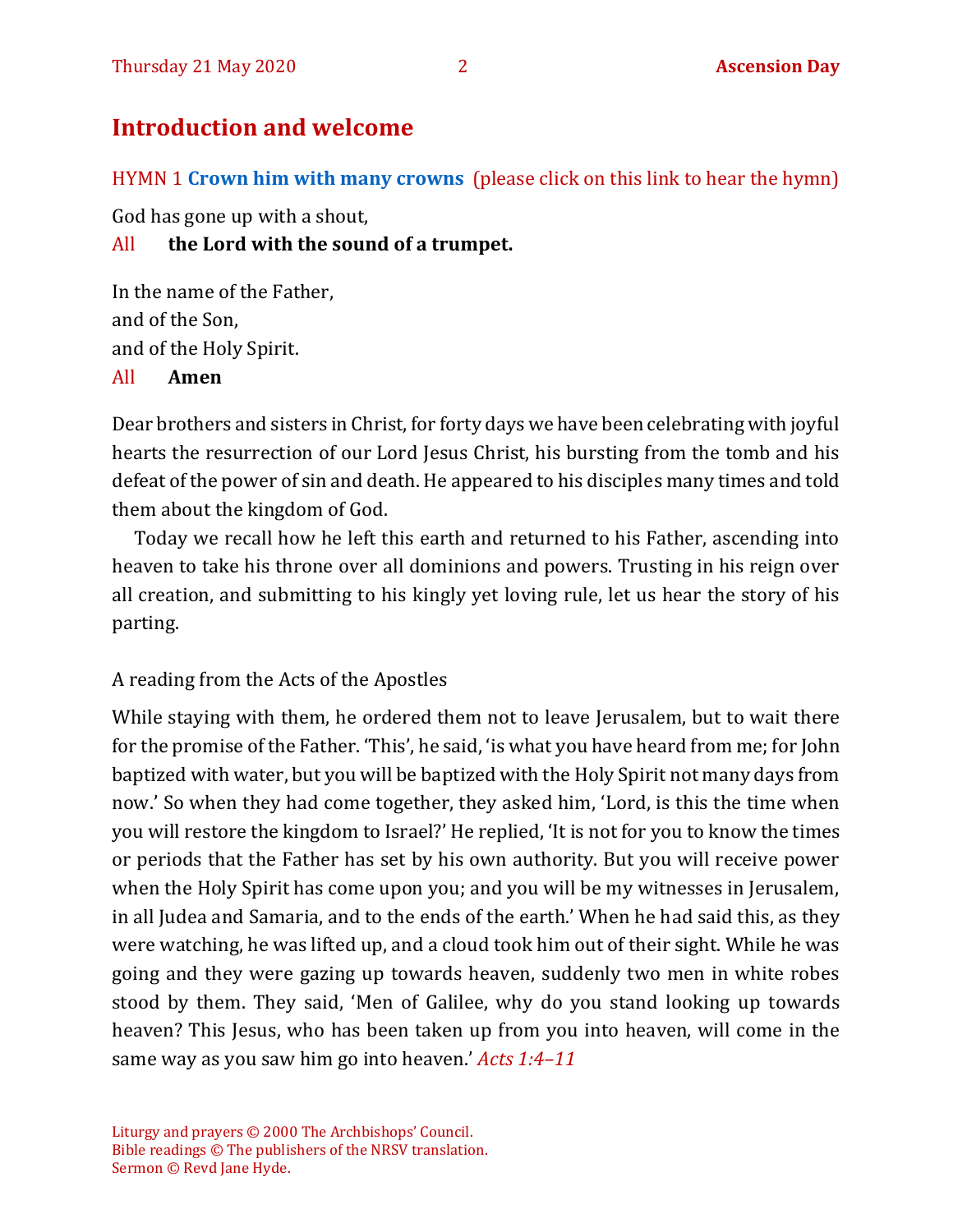# **The Gloria**

Seeing we have a great high priest who has passed through the heaven, Jesus the Son of God, let us offer him the praise that is worthy of his name.

All **Glory to God in the highest, and peace to his people on earth. Lord God, heavenly King, almighty God and Father, we worship you, we give you thanks, we praise you for your glory. Lord Jesus Christ, only Son of the Father, Lord God, Lamb of God, you take away the sin of the world: have mercy on us; you are seated at the right hand of the Father: receive our prayer. For you alone are the Holy One, you alone are the Lord, you alone are the Most High, Jesus Christ, with the Holy Spirit, in the glory of God the Father. Amen.**

# **The Collect for Ascension Day**

Let us pray that our risen and ascended Lord will lead us to eternal life.

Grant, we pray, almighty God, that as we believe your only-begotten Son our Lord Jesus Christ to have ascended into the heavens, so we in heart and mind may also ascend and with him continually dwell; who is alive and reigns with you, in the unity of the Holy Spirit, one God, now and for ever.

All **Amen.**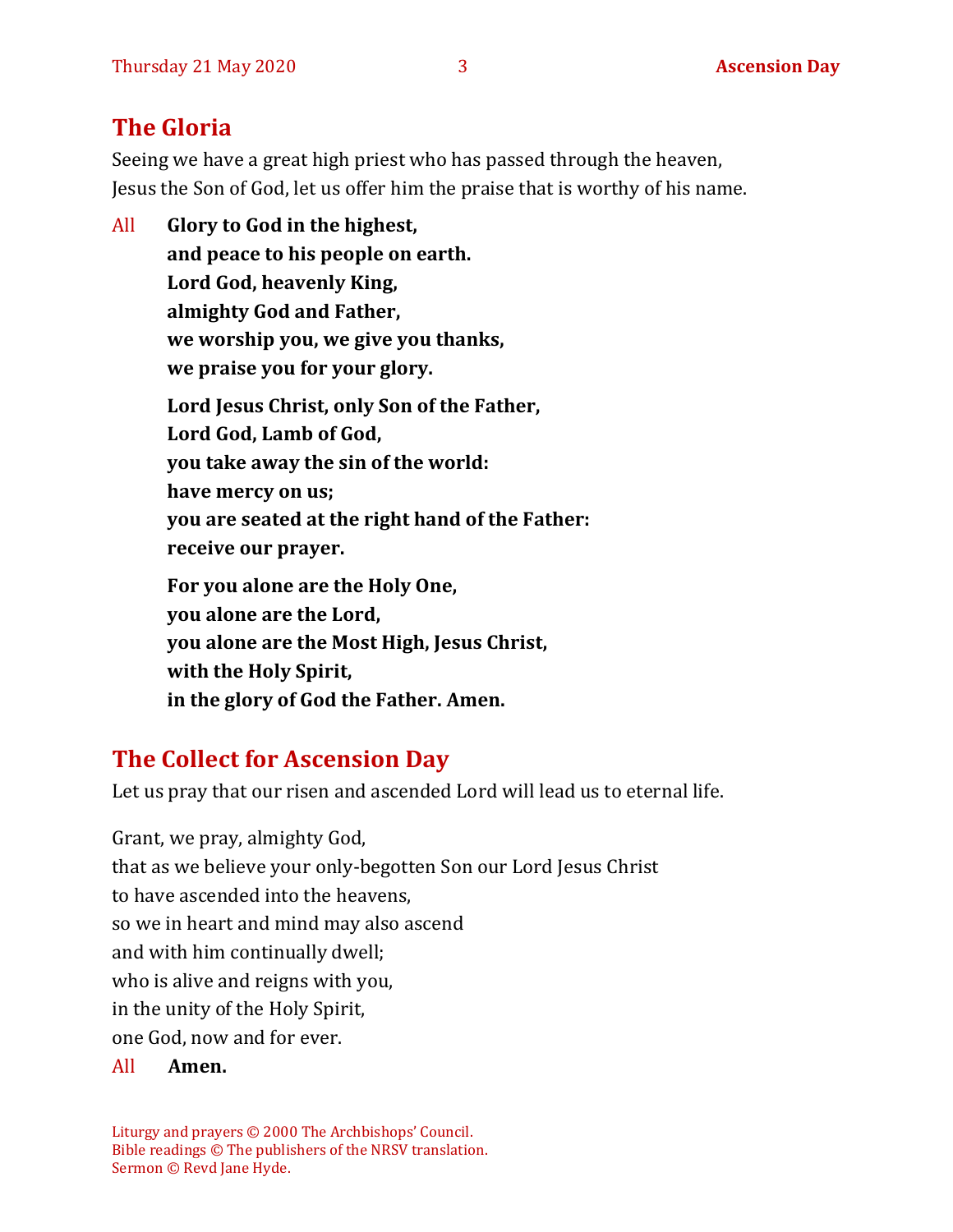### **First reading**

A reading from the prophecy of Daniel As I watched, thrones were set in place, and an Ancient One took his throne, his clothing was white as snow, and the hair of his head like pure wool; his throne was fiery flames, and its wheels were burning fire. A stream of fire issued and flowed out from his presence. A thousand thousands served him, and ten thousand times ten thousand stood attending him. The court sat in judgment, and the books were opened.

I watched then because of the noise of the arrogant words that the horn was speaking. And as I watched, the beast was put to death, and its body destroyed and given over to be burned with fire. As for the rest of the beasts, their dominion was taken away, but their lives were prolonged for a season and a time. As I watched in the night visions, I saw one like a human being coming with the clouds of heaven. And he came to the Ancient One and was presented before him. To him was given dominion and glory and kingship, that all peoples, nations, and languages should serve him. His dominion is an everlasting dominion that shall not pass away, and his kingship is one that shall never be destroyed. *Daniel 7:9–14*

This is the Word of the Lord

All **Thanks be to God.**

# **Second reading**

A reading from St Paul's Letter to the Ephesians

I have heard of your faith in the Lord Jesus and your love toward all the saints, and for this reason I do not cease to give thanks for you as I remember you in my prayers.

I pray that the God of our Lord Jesus Christ, the Father of glory, may give you a spirit of wisdom and revelation as you come to know him, so that, with the eyes of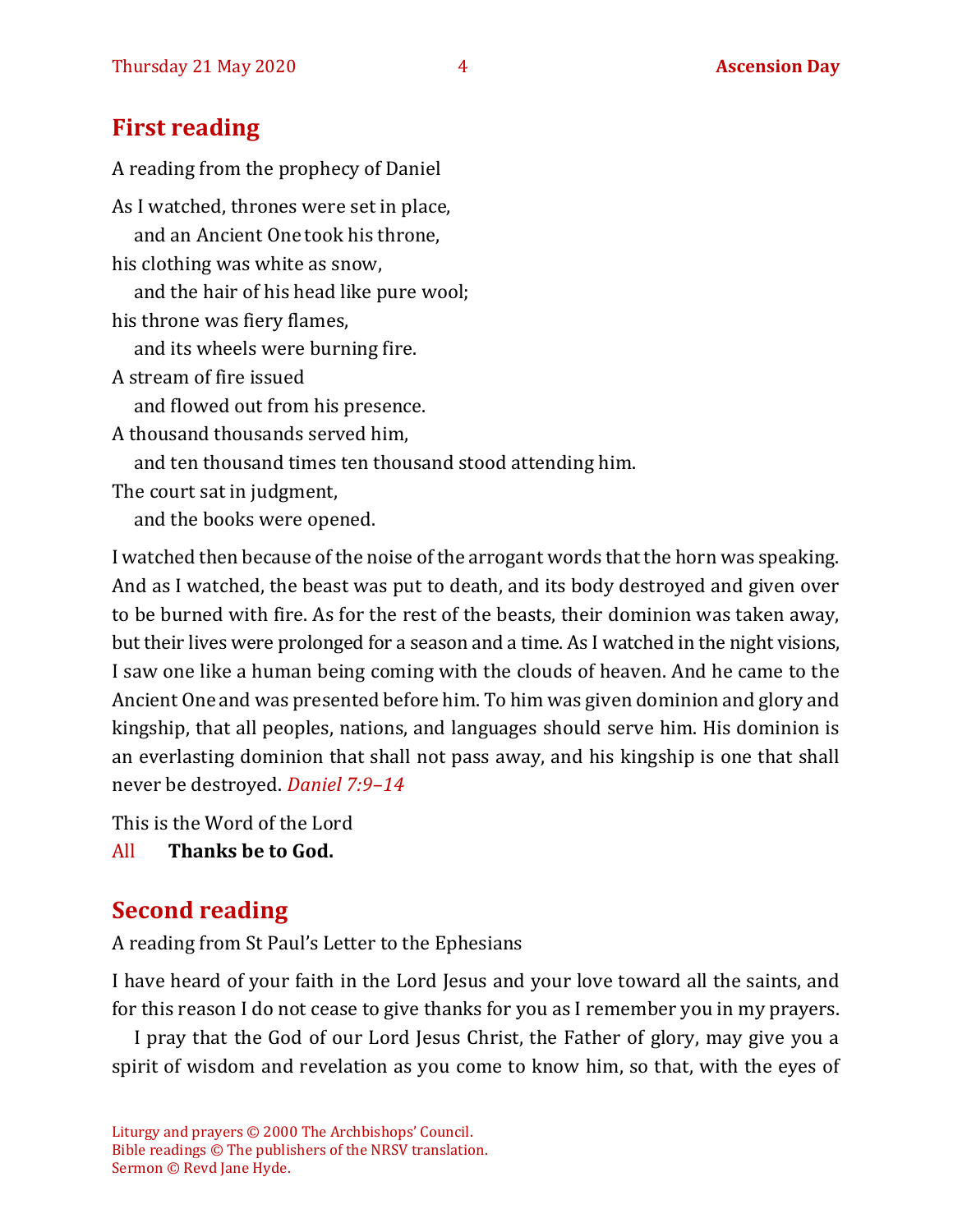your heart enlightened, you may know what is the hope to which he has called you, what are the riches of his glorious inheritance among the saints and what is the immeasurable greatness of his power for us who believe, according to the working of his great power. God put this power to work in Christ when he raised him from the dead and seated him at his right hand in the heavenly places, far above all rule and authority and power and dominion, and above every name that is named, not only in this age but also in the age to come. He has put all things under his feet and has made him the head over all things for the church, which is his body, the fullness of him who fills all in all. *Ephesians 1:15–23*

This is the Word of the Lord

All **Thanks be to God.**

HYMN 2 **[Christ triumphant ever reigning](https://www.youtube.com/watch?v=G3zbp6BU1S0)** (please click on this link to hear the hymn)

# **Gospel reading**

Alleluia, alleluia. Go and make disciples of all nations, says the Lord. Remember, I am with you always, to the end of the age.

Hear the Gospel of our Lord Jesus Christ according to Luke

#### All **Glory to you O Lord.**

Jesus said to them, 'These are my words that I spoke to you while I was still with you that everything written about me in the law of Moses, the prophets, and the psalms must be fulfilled.'

Then he opened their minds to understand the scriptures, and he said to them, 'Thus it is written, that the Messiah is to suffer and to rise from the dead on the third day, and that repentance and forgiveness of sins is to be proclaimed in his name to all nations, beginning from Jerusalem. You are witnesses of these things. And see, I am sending upon you what my Father promised; so stay here in the city until you have been clothed with power from on high.'

Then he led them out as far as Bethany, and, lifting up his hands, he blessed them. While he was blessing them, he withdrew from them and was carried up into heaven. And they worshiped him, and returned to Jerusalem with great joy; and they were continually in the temple blessing God. *Luke 24:44–end*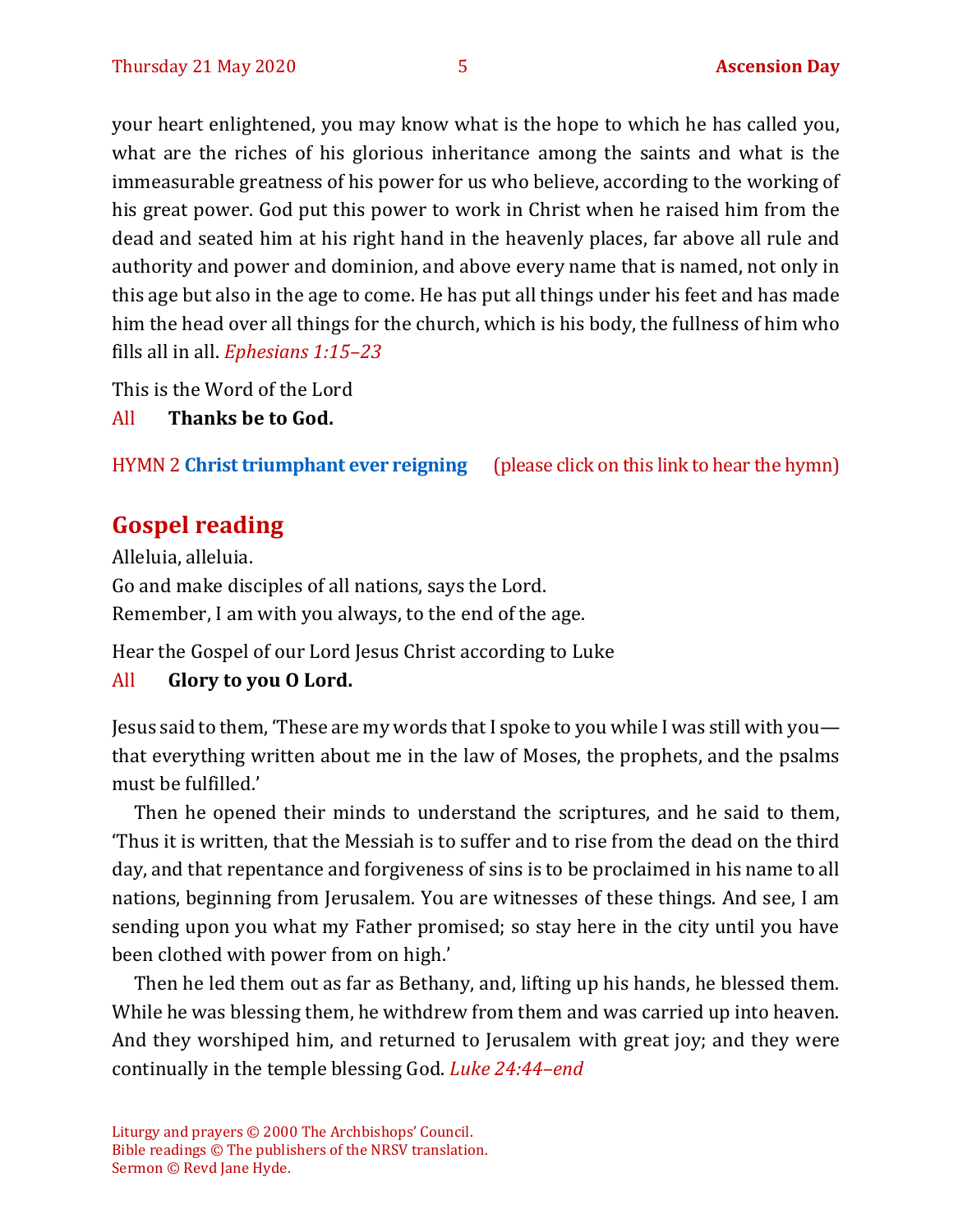This is the Gospel of the Lord

#### All **Praise to you O Christ.**

#### **Sermon**

In days of yore, it used to be the tradition that, on Ascension day, the Pascal candle (lit to memorialise Jesus' glorious resurrection on the first Easter morning) would be snuffed out. It perhaps signalled one interpretation of the events of that day:that the Light of the World, Jesus, has returned to His Heavenly Father and He has left us.

The scene laid out for us at the beginning of the Acts of the Apostles is of the disciples gazing skywards at their Master disappearing in a cloud. They thought, mistakenly, that they had lost Him after His death on the cross … but now He has really gone for good, and they know they will see Him no more.

The experience of those first disciples chimes with what we are going through today. At first they were in fear for their lives; hiding behind closed doors and afraid to step outside. When they saw the risen Christ ascending to heaven, they had to begin to adjust to life without His physical presence … a sort of 'new normal'.

In John's gospel, Jesus has already told them that his going away (and the arrival of the Holy Spirit) will be better for them 'It is to your advantage that I go away, for if I do not go away, the Advocate will not come to you; but if I go, I will send him to you.' (John 16:7)

The disciples had, so far, been living in the full light of Jesus' presence, He was the light of their world. As Jesus left the physical world, the light was not extinguished, but they had to learn to live in, and with, the light in a different way. Just as they did, we also have to learn the same lesson. Without His physical presence in our lives, we have to stand on our own feet, with the mess and muddle and mistakes of the world around us and in our own hearts, but always in, and by, His light … a spiritual journey of discovery.

The direction of that journey is clear in Jesus' last words to his disciples and to us. 'You will be my witnesses in Jerusalem, in all Judea and Samaria, and to the ends of the earth' (Acts 1:8b). In other words, His risen presence is no longer to be confined to Jerusalem and to just a small number of people there. His presence is about to become available to all people and to all time … and we are the means by which His light can continue to reach the dark corners of society and the wider world.

Jesus is saying…you are now my eyes and ears and hands … it is for you to love the world as I have loved you … to share the good news of God's saving grace by the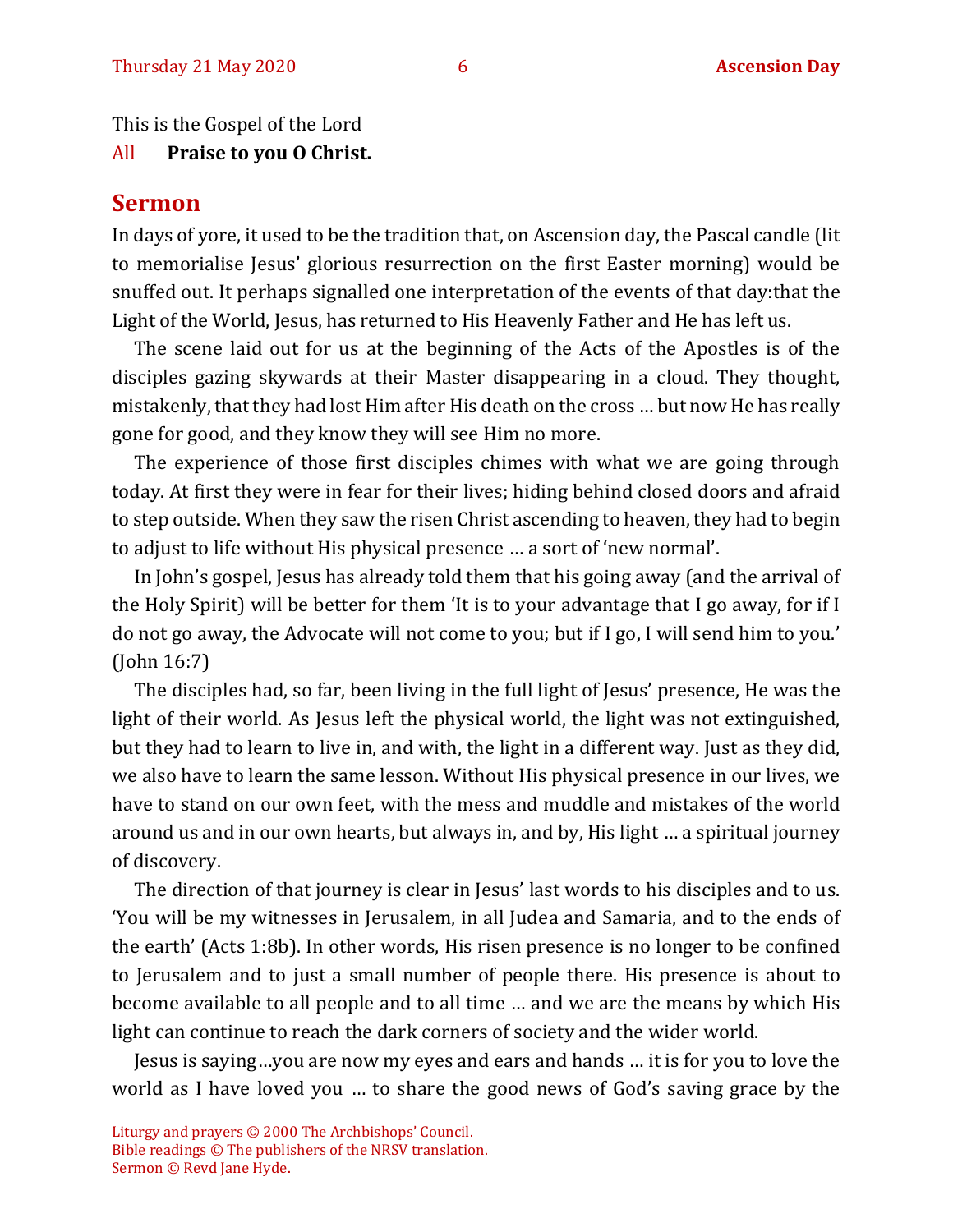example of the way you live your lives among others…you are now the bearers of the light (remember Matthew 5:16?)

At this troubled time when many of us are living restricted lives, we must still remember that we are charged to live life in all its fullness, and that even though doors may be closed, we can still open our hearts to the light of Christ. We can still be 'out there' in prayer for those who are suffering, and being generous in responding, as we are able, to those in need.

Jesus' promise of the coming of the Holy Spirit reminds us that our true life is not a life of fear. We live in the light of Christ, so it is a life of fullness, a life of joy, a life of witness … of service … of faithfulness … and most importantly of all, a life of love. The flame of Easter still burns on! Amen.

Alleluia, Christ is risen!

#### All **He is risen indeed! Alleluia!**

# **The Creed**

Do you believe and trust in God the Father, the source of all being and life, the one for whom we exist?

#### All **We believe and trust in him.**

Do you believe and trust in God the Son, who took our human nature, died for us and rose again?

#### All **We believe and trust in him.**

Do you believe and trust in God the Holy Spirit, who gives life to the people of God and makes Christ known in the world?

#### All **We believe and trust in him.**

This is the faith of the Church.

All **This is our faith. We believe and trust in one God, Father, Son and Holy Spirit. Amen.**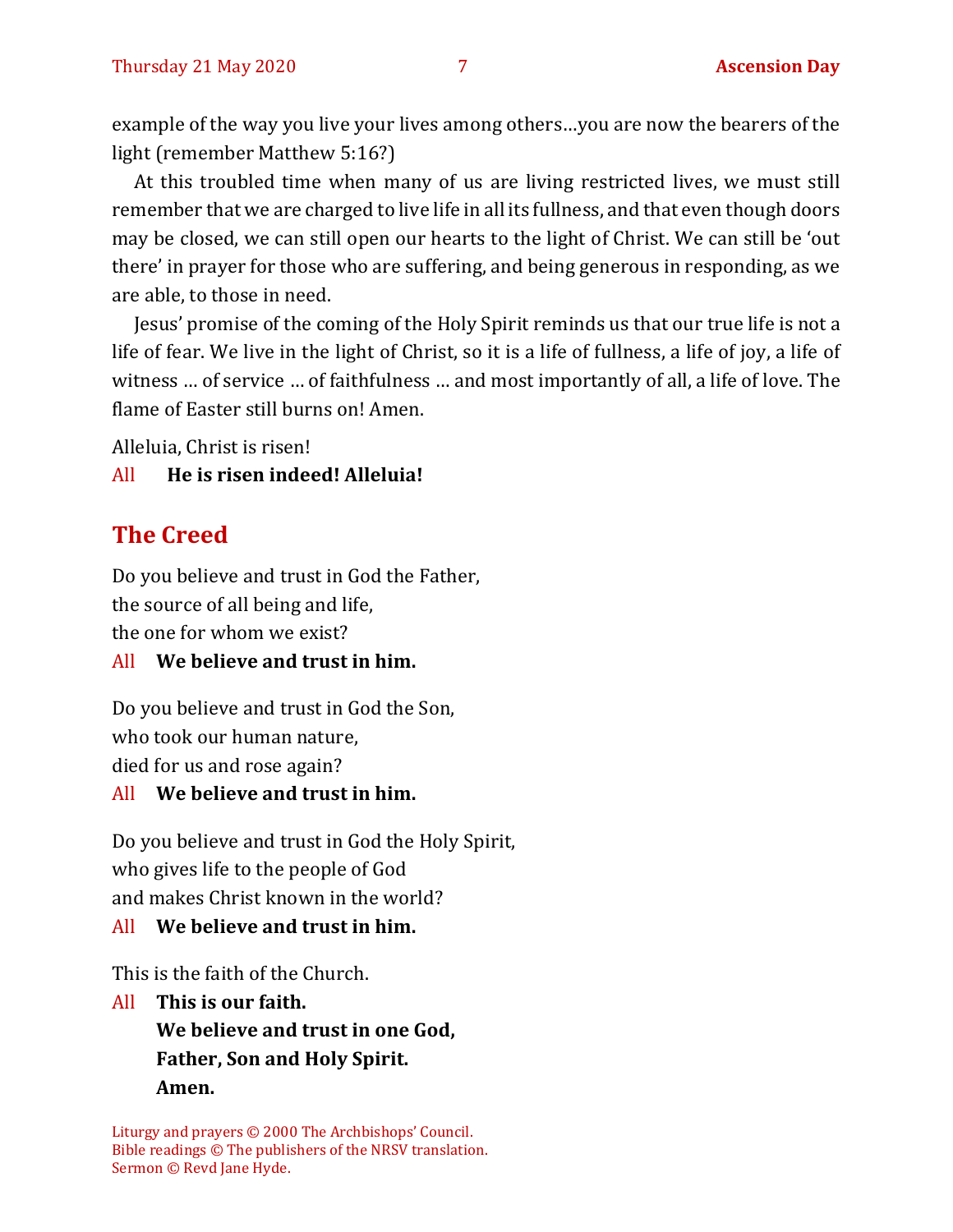# **Prayers of intercession**

Almighty God, our heavenly Father, you have exalted your Son Christ Jesus to your right hand, and made him the head over all things for his body the Church: hear us as we pray for the Church throughout the world …

Make us and all your people receptive to the gifts he pours upon us, that we may use them to your glory, and the building up of the body of Christ. Lord, in your mercy:

#### All **hear our prayer**

Lord God Almighty, the Ancient of Days, you have given your Son all authority in heaven and on earth: hear us as we pray for the world he came to redeem …

Grant that we may know even in this time the things that make for peace, and may strive for the reconciliation of all people in his kingdom of justice and love. Lord, in your mercy:

#### All **hear our prayer**

Father of all, whose Son has promised to be with us always,

to the end of the age:

hear us as we pray for those among whom we live and work …

Grant that we may be so aware of his presence with us, that people may take note of us, that we have been with Jesus. Lord, in your mercy:

#### All **hear our prayer**

O God our Redeemer, whose Son ever lives to make intercession for us: hear us as we pray for those in any kind of need …

May he who has borne our infirmities strengthen and heal them, that they may find grace to help in time of need, and rejoice in his salvation.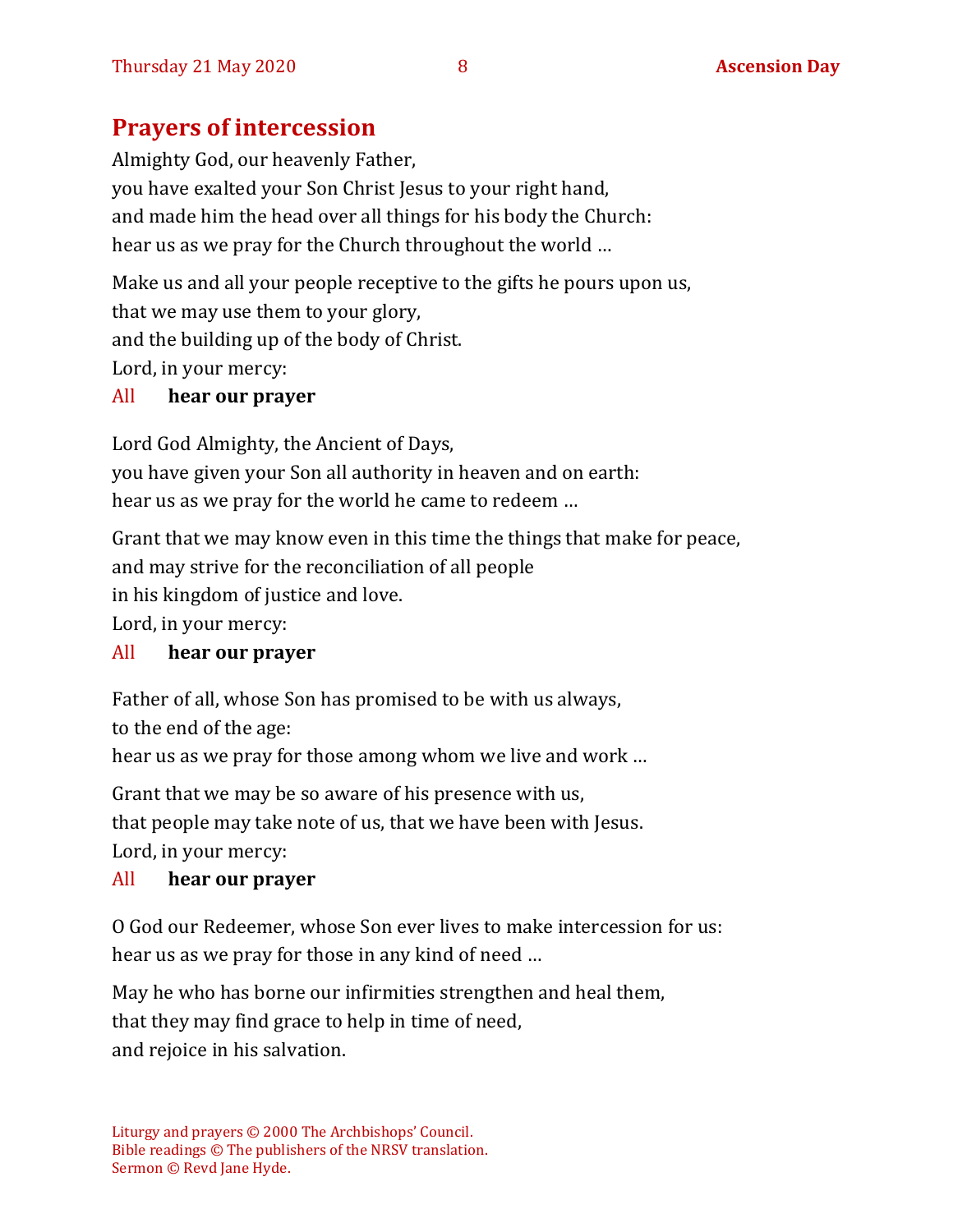Lord, in your mercy:

#### All **hear our prayer**

Heavenly Father, whose Son has borne our humanity into the heavenly realms, and gone before us to prepare a place for us: hear us as we remember before you those whose earthly sojourn is over,

and whose life is now hidden in him with you …

Make us joyful and expectant, that at his coming with all his own we too may go forth to meet him and share in his eternal joy.

#### All **hear our prayer**

Merciful Father,

All **accept these prayers for the sake of your Son, our Saviour Jesus Christ. Amen.**

# **The peace**

Jesus says: 'Peace I leave with you; my peace I give to you. If you love me, rejoice because I am going to the Father'. Alleluia.

The peace of the Lord be always with you,

All **And also with you. Alleluia!**

HYMN 3 **[Shine, Jesus, shine!](https://youtu.be/7OIwSQmyCg4)** (please click on this link to hear the hymn)

# The Liturgy of the Sacrament

Eucharistic Prayer (prayer E)

The Lord be with you

All **and also with you.**

Lift up your hearts.

#### All **We lift them to the Lord.**

Let us give thanks to the Lord our God.

### All **It is right to give thanks and praise.**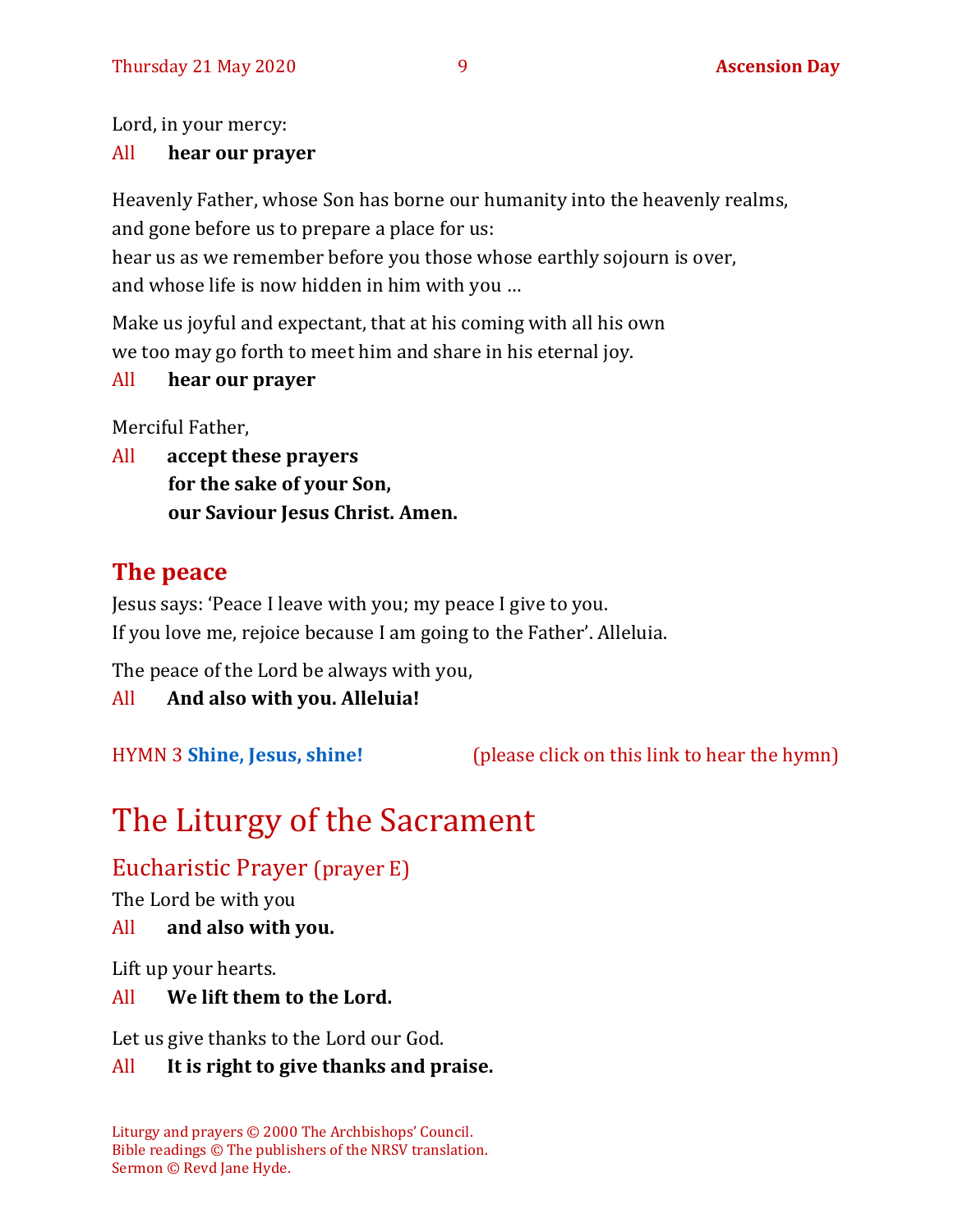It is indeed right and good, our duty and our joy, always and everywhere to give you thanks, holy Father, almighty and eternal God, through Jesus Christ the King of glory. Born of a woman, he came to the rescue of our human race. Dying for us, he trampled death and conquered sin. By the glory of his resurrection he opened the way to life eternal and by his ascension, gave us the sure hope that where he is we may also be. Therefore the universe resounds with Easter joy and with choirs of angels we sing for ever to your praise:

All **Holy, holy, holy Lord, God of power and might, heaven and earth are full of your glory. Hosanna in the highest. Blessed is he who comes in the name of the Lord. Hosanna in the highest.**

We praise and bless you, loving Father, through Jesus Christ, our Lord; and as we obey his command, send your Holy Spirit, that broken bread and wine outpoured may be for us the body and blood of your dear Son.

On the night before he died he had supper with his friends

and, taking bread, he praised you.

He broke the bread, gave it to them and said:

Take, eat; this is my body which is given for you;

do this in remembrance of me.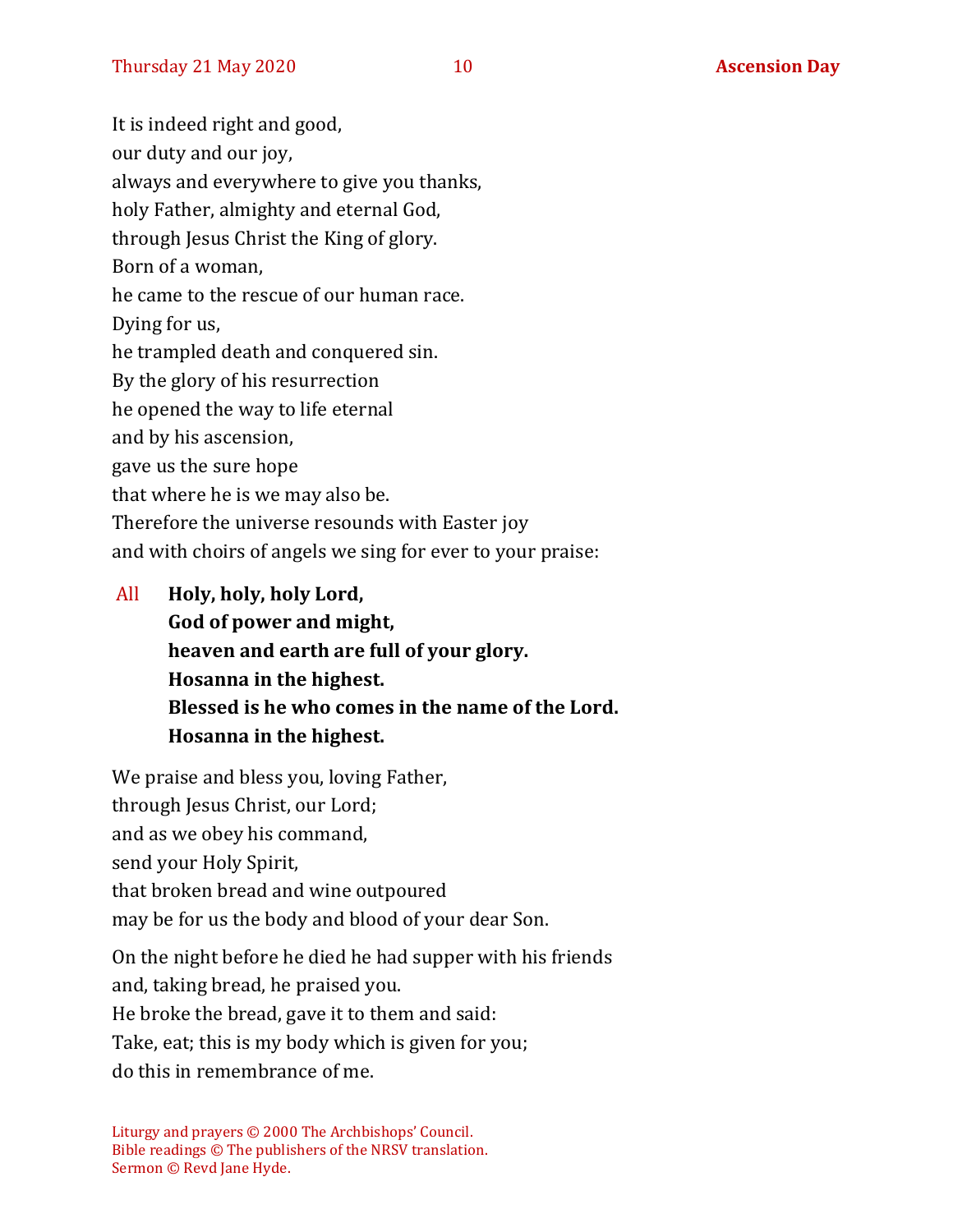When supper was ended he took the cup of wine. Again he praised you, gave it to them and said: Drink this, all of you; this is my blood of the new covenant, which is shed for you and for many for the forgiveness of sins. Do this, as often as you drink it, in remembrance of me. So, Father, we remember all that Jesus did, in him we plead with confidence his sacrifice made once for all upon the cross. Bringing before you the bread of life and cup of salvation, we proclaim his death and resurrection

until he comes in glory.

Great is the mystery of faith:

All **Christ has died. Christ is risen. Christ will come again.**

Lord of all life,

help us to work together for that day

when your kingdom comes

and justice and mercy will be seen in all the earth.

Look with favour on your people, gather us in your loving arms and bring us with and all the saints to feast at your table in heaven.

Through Christ, and with Christ, and in Christ, in the unity of the Holy Spirit, all honour and glory are yours, O loving Father, for ever and ever.

All **Amen.**

# The Lord's Prayer

As our Saviour taught us, so we pray

All **Our Father in heaven, hallowed be your name, your kingdom come,**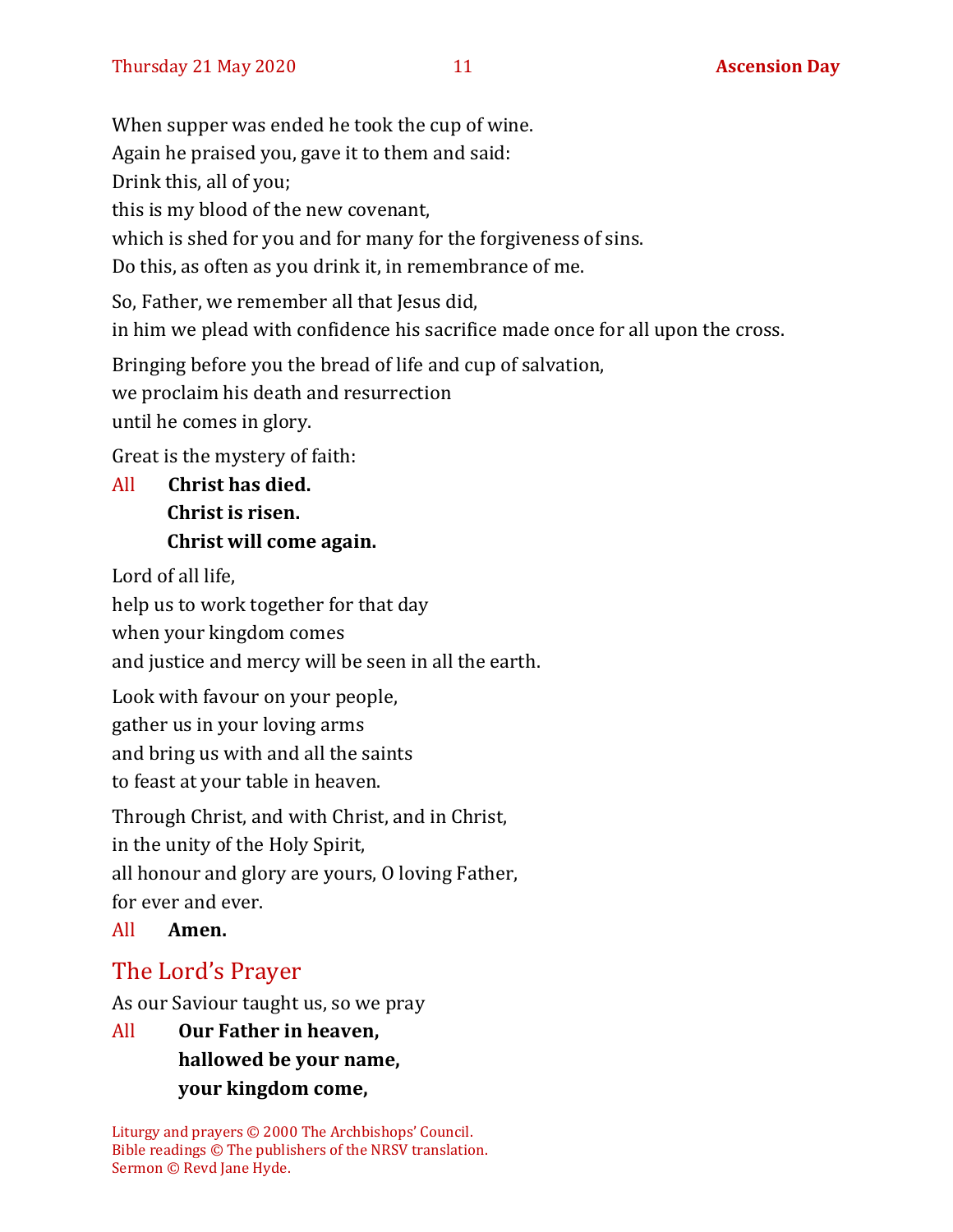**your will be done, on earth as in heaven. Give us today our daily bread. Forgive us our sins as we forgive those who sin against us. Lead us not into temptation but deliver us from evil. For the kingdom, the power, and the glory are yours now and for ever. Amen.**

# Breaking of the Bread

We break this bread to share in the body of Christ.

#### All **Though we are many, we are one body, because we all share in one bread.**

I heard the voice of a great multitude crying, Alleluia. The Lord our God has entered into his kingdom.

### All **Blessed are those who are called to the supper of the Lamb. Alleluia.**

Communion is distributed.

# Prayer after Communion

God our Father, you have raised our humanity in Christ and have fed us with the bread of heaven: mercifully grant that, nourished with such spiritual blessings, we may set our hearts in the heavenly places; through Jesus Christ our Lord.

- All **Amen.**
- All **We thank you, Lord, that you have fed us in this sacrament, united us with Christ, and given us a foretaste of the heavenly banquet**
	- **prepared for all peoples. Amen.**